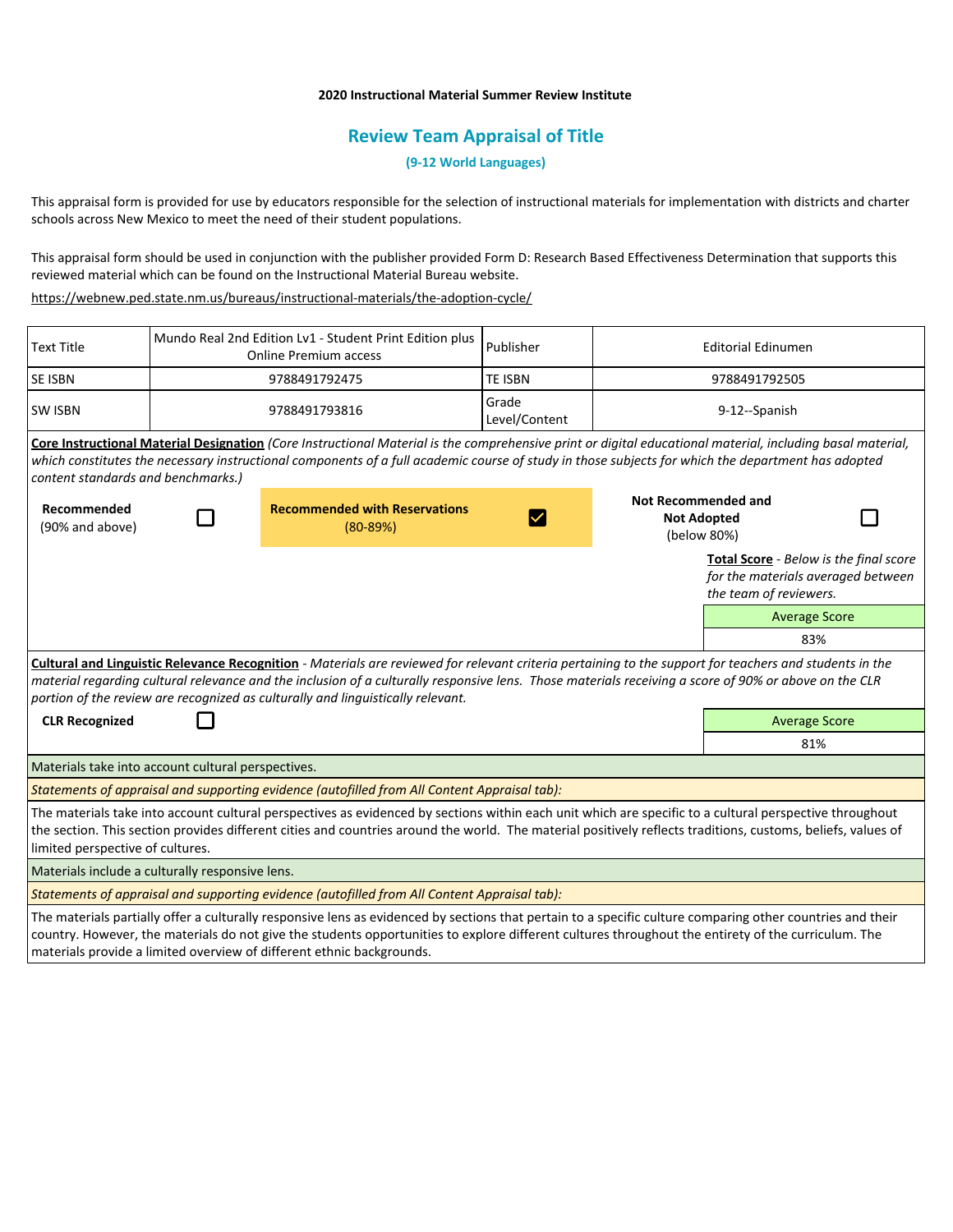**Standards Review** *- Materials are reviewed for alignment with the state adopted content standards, benchmarks and performance standards.*

Average Score 81%

Materials align with grade level standards overall.

*Statements of appraisal and supporting evidence:* 

Limited opportunities are provided for the students to demonstrate their knowledge of the standards through listening and speaking tasks; therefore, the team finds the grade level standards are partially met.

Materials align with communication standards.

*Statements of appraisal and supporting evidence:* 

A variety of activities that require the students to interpret, analyze, narrate, explain and present the content learned meet and align with the communication standards.

Materials align with cultures standards.

*Statements of appraisal and supporting evidence:* 

There are a variety opportunities in which students interact with the culture through the language studied to reinforce the cultural aspects, traditions, beliefs, and/or customs; therefore, the materials meet the cultural standards.

Materials align with connections standards.

*Statements of appraisal and supporting evidence:* 

Multiple opportunites for students to interact beyond the classroom and connect to other disciplines and areas are provided throughout the materials. Also provided within the materials are topics of cross-curricular relevance that provide the students opportunites to make a connection. The team finds that the standards have been met.

Materials align with comparisons standards.

*Statements of appraisal and supporting evidence:* 

Although the materials provide opportunites to connect with the culture there is not a variety of opportunites for students to make comparison of the language studied. The team finds that the materials partially align with the comparison standards.

Materials align with communities standards.

*Statements of appraisal and supporting evidence:* 

The students are not provided with a variety of opportunites to interact with the language beyond the classroom and within the communities (local, national, and global). Given the aforementioned evidence, the team finds that the materials partially align with the communities standards.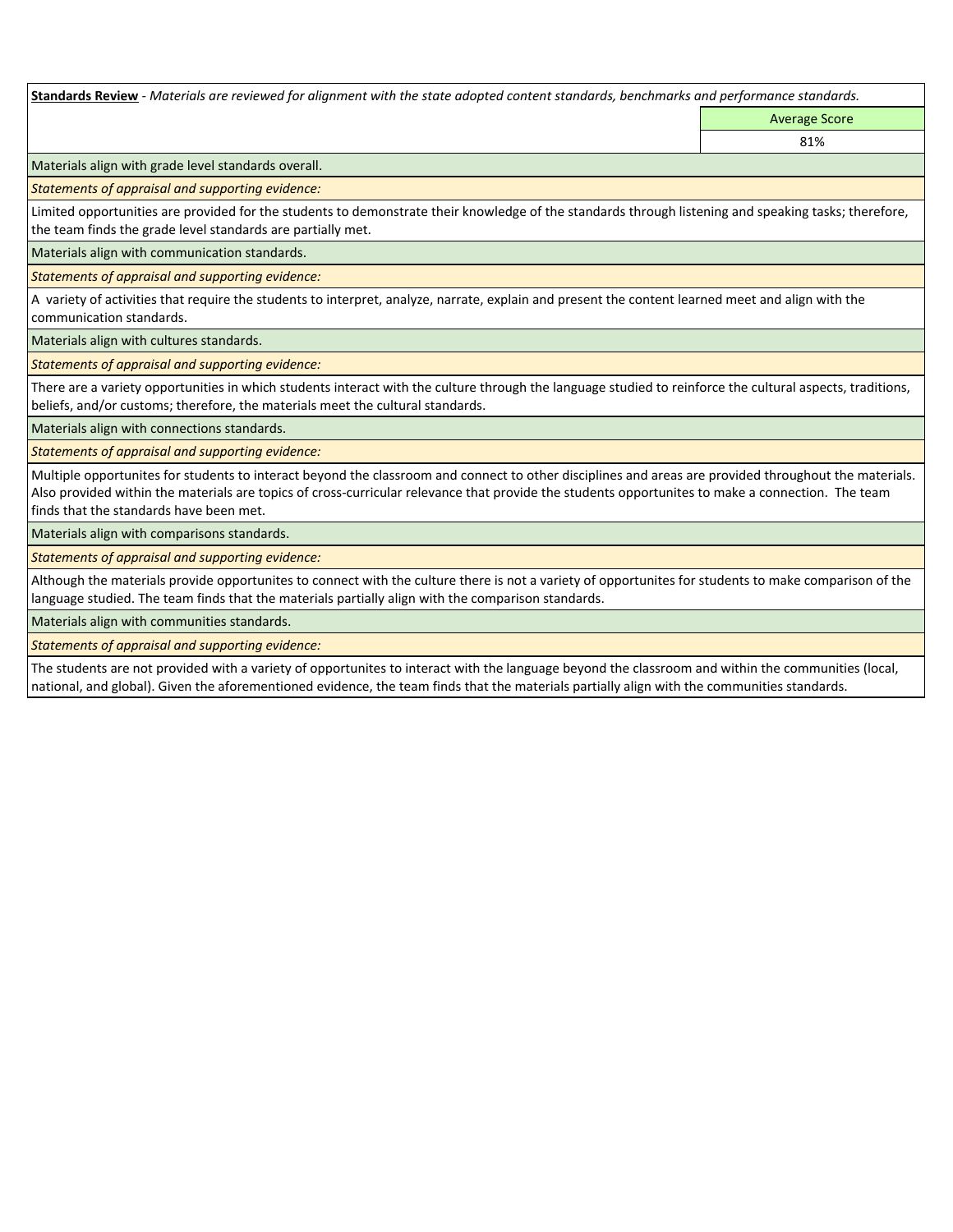**WL Content Review** *- Materials are reviewed for relevant criteria pertaining to the support for teachers and students in the specific content area reviewed.*

Average Score

88%

Materials provide a selection and range of high-quality texts worthy of students' time and attention, exhibiting exceptional craft and thought and/or providing useful information.

*Statements of appraisal and supporting evidence:* 

The team finds that the materials provide a variety of high-quality texts worthy of students' time and attention, exhibiting craft and thought, and/or providing useful information as evidenced by each unit containing context meeting these requirements. The materials engage the students with the content they are learning. The texts, as offered, have limited potential to provide quality information to the students.

Questions in the materials are high-quality text-dependent and text-specific questions. The overwhelming majority of these questions are text-specific and draw student attention to the particulars in the text.

*Statements of appraisal and supporting evidence:* 

The team finds that the materials provide questions that are high-quality, text-dependent and text-specific questions as shown by the majority of the questions that are text-specific and draw students' attention to particulars in the text. The material provided in the text is high-quality and text specific. Responding to the questions will require the students to pay particular attention to the specific information requested in their efforts to provide accurate and meaningful answers.

Materials provide scaffolding and supports to enable students' learning of World Languages.

*Statements of appraisal and supporting evidence:* 

The materials provide limited scaffolding and supports to enable students' learning of World Languages as evidenced by a section embedded on each page of the lesson that provides for differentiated instruction for different learners. The material is systematically organized with limited lower level to more complex tasks, giving the students a progression that scaffolds and supports their learning.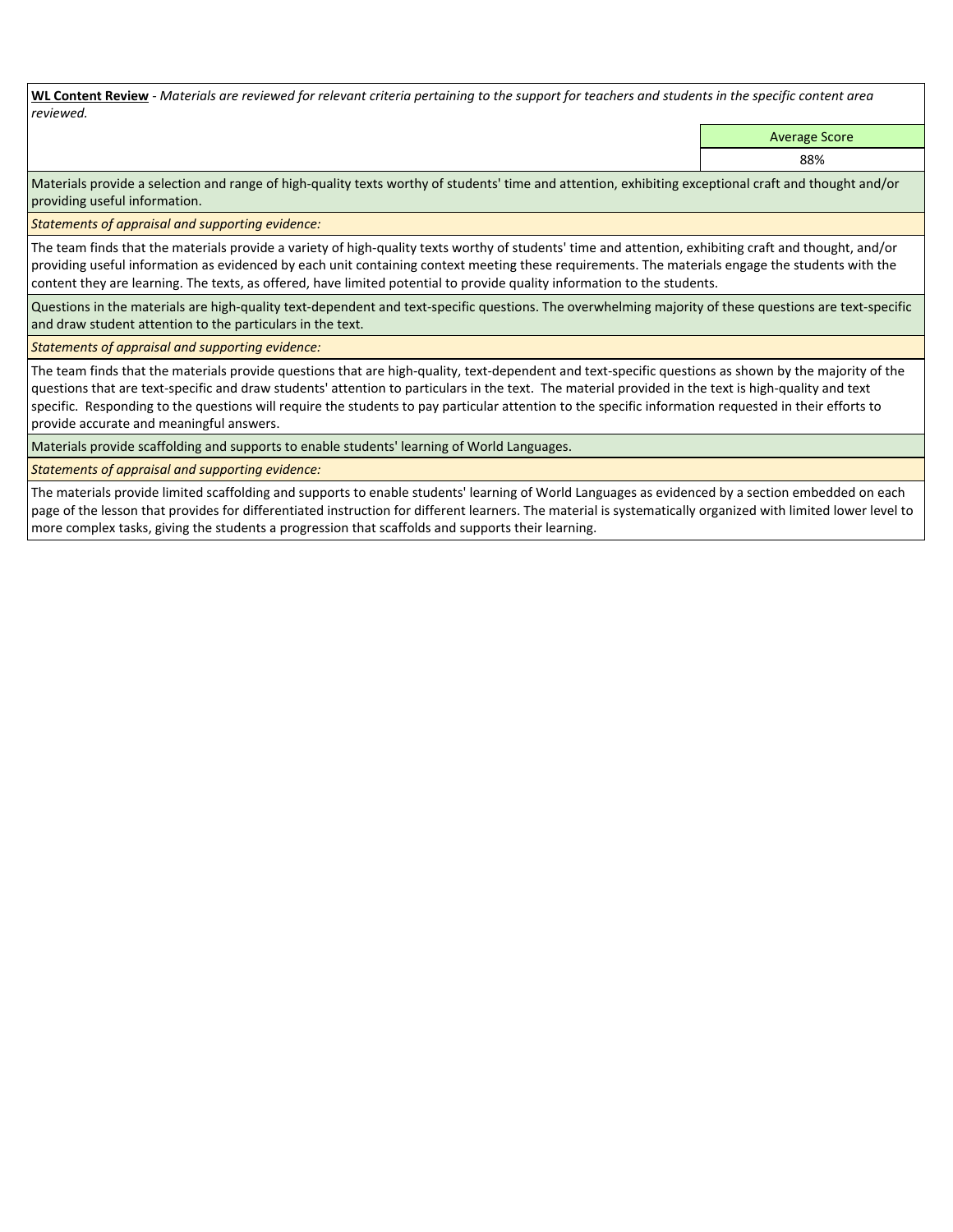**All Content Review** *- Materials are reviewed for relevant criteria pertaining to the support for teachers and students in the material regarding the progression of the standards, lesson structure, pacing, assessment, individual learners and cultural relevance.*

> Average Score 87%

Materials are coherent and consistent with the high school standards that all students should study in order to be college and career ready.

*Statements of appraisal and supporting evidence:*

The team finds that the materials are limited, not coherent and consistent, with the high school standards that all students should study in order to be college and career ready as evidenced by activities and corresponding standards that are pertinent to the grade level being studied. The materials reflect limited objectives to learn and provides limited opportunites to set their personal goals.

Materials are well designed and take into account effective lesson structure and pacing.

*Statements of appraisal and supporting evidence:*

The team finds that the materials are well designed and take into account effective lesson structures and pacing as evidenced by a pacing guide and scope and sequence with minimal deviation. Teachers can tailor the materials to provide structured lessons with appropriate instruction strategies that help with pacing, maintaining the scope and sequence with little or no interruption of the classroom instruction.

Materials support teacher planning, learning, and understanding of the standards.

*Statements of appraisal and supporting evidence:*

The team finds that the materials provide limited support with teacher planning, learning, and understanding of the standards as evidenced by a section embedded within each lesson plan that contains "suggestions, preparation, etc." Although the materials provide a variety of activities for use with the content language, there are not clear connections between the activites and the standards.

Materials offer teachers resources and tools to collect ongoing data about student progress on the standards.

*Statements of appraisal and supporting evidence:*

The team finds that the materials partially offer teachers resources and tools to collect ongoing data about student progress on the standards with limited activities that provide embedded assessment. The materials provide resources for teachers to evaluate the students´progress.

Materials support effective use of technology to enhance student learning. Digital materials are accessible and available in multiple platforms.

*Statements of appraisal and supporting evidence:*

The team finds the materials support effective use of technology to enhance student learning. Digital materials are accessible and available in the multiple platforms as evidenced by online activities. Students are able to practice listening comprehension, oral, and written skills through the digital platform that helps to reinforce and enhance their learning.

Materials can be easily customized for individual learners.

*Statements of appraisal and supporting evidence:* 

The team finds that the materials can be easily customized for individual learners as evidenced by the "instructional strategies" section provided on each lesson plan. The resources include visual and audio content to provide opportunities for students to develop, reinforce, and enhance their speaking, listening, writing, and reading comprehension skills.

Materials give all students extensive opportunities and support to explore key concepts.

*Statements of appraisal and supporting evidence:*

The team finds that the materials give all students opportunities and support to explore key concepts, as evidenced here again by the "instructional strategies" section provided on each lesson plan. The materials can be modified to adjust to the different proficiency levels of the learners.

Materials take into account cultural perspectives.

*Statements of appraisal and supporting evidence:*

The materials take into account cultural perspectives as evidenced by sections within each unit which are specific to a cultural perspective throughout the section. This section provides different cities and countries around the world. The material positively reflects traditions, customs, beliefs, values of limited perspective of cultures.

Materials include a culturally responsive lens.

*Statements of appraisal and supporting evidence:*

The materials partially offer a culturally responsive lens as evidenced by sections that pertain to a specific culture comparing other countries and their country. However, the materials do not give the students opportunities to explore different cultures throughout the entirety of the curriculum. The materials provide a limited overview of different ethnic backgrounds.